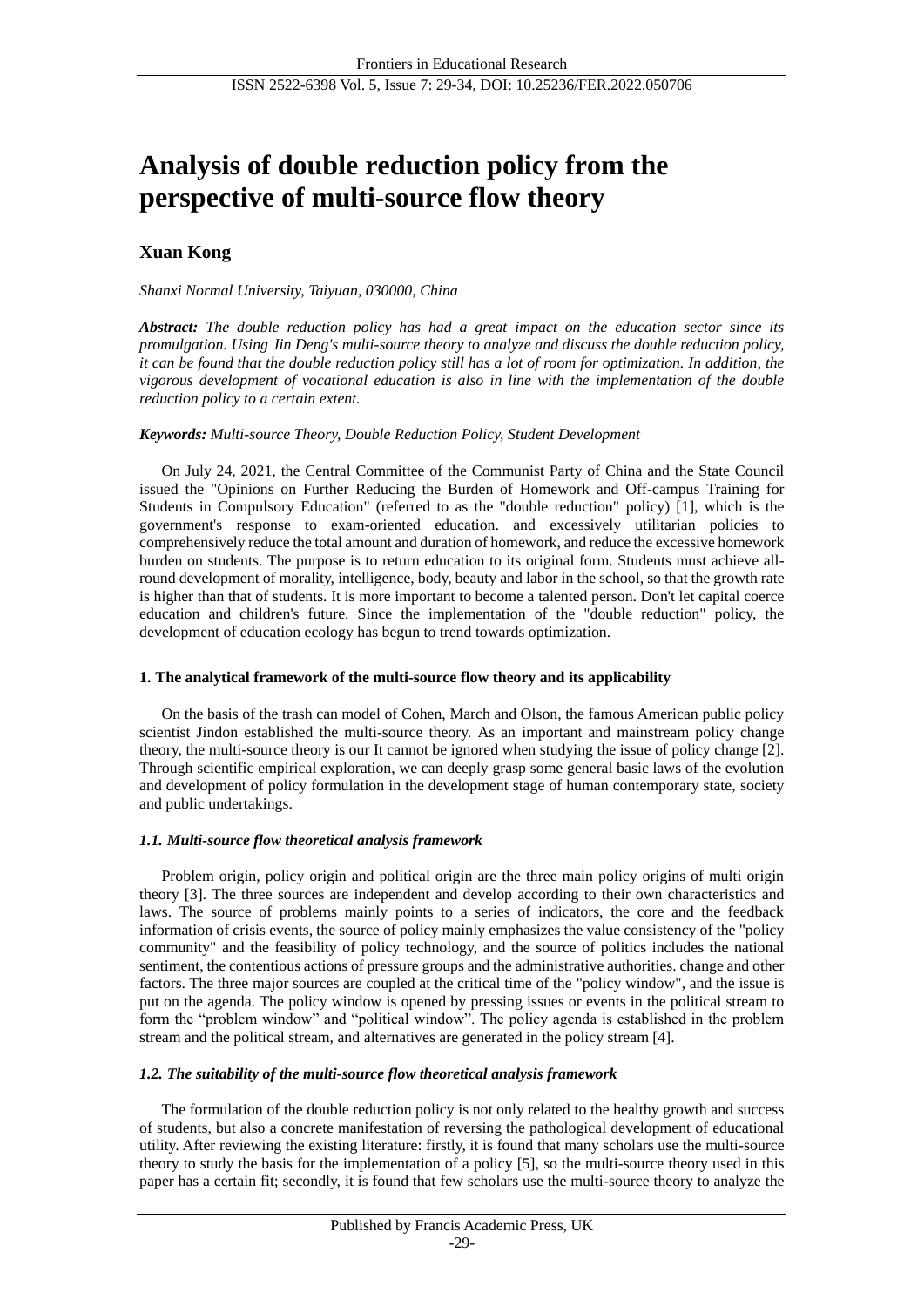double reduction policy. Therefore, this paper has certain innovation. The multi-source theory explains in detail the factors that affect the formulation of national policies and the reasons why a policy takes root.

This paper uses the multi-source theory to analyze the double reduction policy, and there are mainly the following three aspects: First, the source of the problem in the formulation of the double reduction policy is mainly utilitarian and short-sighted. The second is that the policy community's propositions and relevant policy measures to solve the problem constitute the policy source of double reduction; third, the strong national sentiment and the compatible political climate form the political source of double reduction. The three major source theories are coupled with the starting point of the formation of the double reduction policy in July 2021, which has contributed to the establishment of the double reduction policy agenda.

#### **2. Multi-source analysis of the formation of the "Opinions"**

#### *2.1. Analysis of the source of the problem*

The source of the problem focuses on the generation and source of the problem. The following three aspects are mainly utilitarian, the prevalence of short-sighted education, the one-sided development of students, the frequent occurrence of high scores and low energy, and the prominent physical and mental health problems of students. The background of the introduction of the double reduction policy is analyzed.

#### *2.1.1. The utilitarian and short-sighted view of education prevails*

Trees in ten years, people in a hundred years. The role of education has the characteristics of lag, but in today's fierce competition environment, contemporary education only emphasizes the results and ignores the process; one-sided attention to academic development but ignores the shaping of students' personality; too much emphasis on external forms and ignores internal construction and so on. The utilitarian and short-sighted educational concept has had a negative impact on the construction of a good educational ecology. In order to improve the reputation of the school, schools unilaterally pursue the rate of admission; teachers unilaterally pursue student scores in order to complete educational tasks and pass the assessment performance; students in order to get better employment, only diplomas are also. The utilitarian shortsighted view of education is inseparable from the relationship, and when will the utilitarian educational value concepts of "one test for life" promote quality education and the cultivation of innovative talents?

# *2.1.2. Students develop one-sidedly, and the phenomenon of high scores and low energy frequently occurs*

Under the destruction of the concept of only grades and only diplomas, there have been many defective talents with high scores and low abilities, talents and no virtues. The main manifestations are that graduates who have poor ability to adapt to the society and go to work, although they have impressive scores in school, do not perform as expected in handling practical work problems; self-management skills are poor, and some students At home, they are the sustenancers of their parents' wish for their children to become dragons, and at school they are the hope of increasing the rate of admission, so they are the darling of the family and the key protection object of the school. Not only do they lack the opportunity to participate in labor and contact the society, but even the most basic self-service labor is performed by their parents, and they live a life that is almost "clothing to extend their hands, and meals to open their mouths". These students lacked self-management of their own exercise since childhood, and basically did not do housework.

#### *2.1.3. Students' physical and mental health problems are prominent*

In order to obtain high scores, the intellectual competition gradually evolved into a physical game, sacrificing sleep time and exercise time to immerse yourself in studying. What's more, it is common to do homework while hanging water without resting even if you are sick. Therefore, the probability of mental illness and the suicide rate are now trending towards a younger age. The rate of myopia is soaring. Schools, teachers and parents do not pay attention to the mental health or physical condition of students. The pressure is extremely high, the personality is suppressed, the originally interesting learning process is also covered up by the monotonous endorsement of the questions, and the rare holidays are also full of extra-curricular tutoring classes. Is this the comprehensive physical and mental health we hope to cultivate development person? Could such an unsound person become a brilliant person in the future?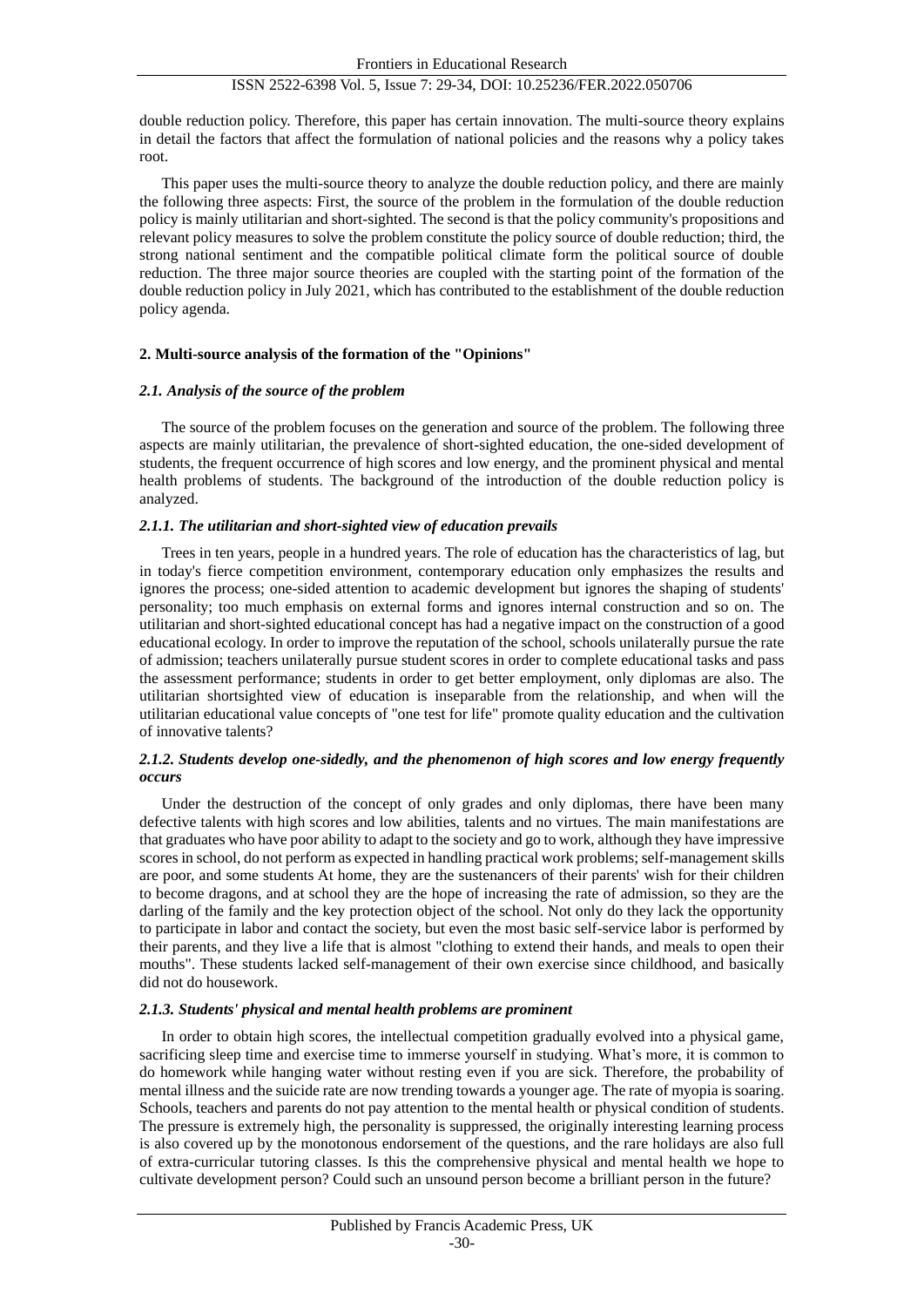# *2.2. Analysis of the origin of the policy*

The policy source opinion form will mainly focus on the social reality and technical feasibility of a problem source and its related technical process itself, the problem solution and its own obtained market general and public acceptance evaluation, etc., is for a country. It is provided by members of the policy community who jointly consider and propose countermeasures to jointly solve some major specific problem sources that need to be jointly paid attention to and solved in the same specific problem source field. Kingdon believes that the policy community should at least be composed of local government officials at all levels, members of Congress, scholars, professors, Ph.D., and other important interest group leaders and representatives, and only in which policy opinions and suggestions of minority groups can be shared at the same time. Also included in common opt-in and policy programmes. The policy sources in the "double reduction " used in the abstract of this paper should mainly refer to one consisting of another policy community and a number of common policy measures jointly implemented by a number of specific relevant research fields to solve social real problems.

## *2.2.1. Claims of the policy community*

Members of the policy community can put forward policy proposals for specific policy issues through some different forms of activities, hoping that the policies and suggestions will be adopted by the government to promote and solve specific policy issues. The members of the education policy community of the " Double Reduction " include local governments at all levels, schools, teacher and student organizations, parent communities and other related groups, as well as social training and consulting organizations. Exam-oriented education hinders students' development, does not display their interests, and does not guarantee their physical and mental health. The high cost of supplementary lessons also makes most parents miserable. The quality of school education declines, and the trained talents do not meet the requirements of employers. Students are employed. It is difficult, but enterprises are worried that they cannot recruit suitable talents. Therefore, local governments have urgently issued a series of measures to alleviate a series of problems caused by examination-oriented education, promote the allround development of students, and promote the high-quality development of education.

## *2.2.2. Boosting measures for policy origin*

Since the founding of the People's Republic of China, the Party and the government have promulgated a series of policies to reduce the academic burden of students [6]. The Outline of the National Mediumand Long-Term Educational Reform and Development Plan (2010-2020) published on July 29, 2010 raised the issue of the schoolwork burden of primary and secondary school students for a long time, and called for the establishment of a student's schoolwork burden monitoring and announcement system to reduce the burden on students. [7] After the outline was released, provinces responded one after another and formulated and improved specific policies for reducing the burden on primary and secondary schools. In June 2019, the Central Committee of the Communist Party of China and the State Council issued the "Opinions on Deepening Education and Teaching Reform and Comprehensively Improving the Quality of Compulsory Education", which pointed out that the key to improving the quality of education is to promote the all-round development of students [8]. Over the years, the government has continuously formulated policies to improve the quality of student development, all of which have contributed to the promulgation of the double reduction policy in July 2021.

# *2.3. Analysis of Political Origins*

## *2.3.1. National sentiment: the interests of school teachers, students and parents*

National sentiment is also the most direct and ubiquitous real interest value appeal and core value orientation of the current citizens. Among them, politicians' own accurate perception of the current national emotional state often has a strong negative impact on the scientific formulation of relevant policy agendas. The problem of excessive utilitarianization of education policy has always been a hot topic of discussion in the whole society, and citizens are generally very sensitive to this phenomenon. First of all, students are deeply poisoned by utilitarian education and hope to reduce their schoolwork burden; secondly, parents of students are also invoking in various remedial classes, so parents of students are also suffering from both economic and psychological pressure, and they also want more children. By doing things that interest you, both your body and mind can develop healthily. Finally, teachers don't want to affect their salary and promotion because of poor student performance, and they want their classrooms to be revitalized and energetic.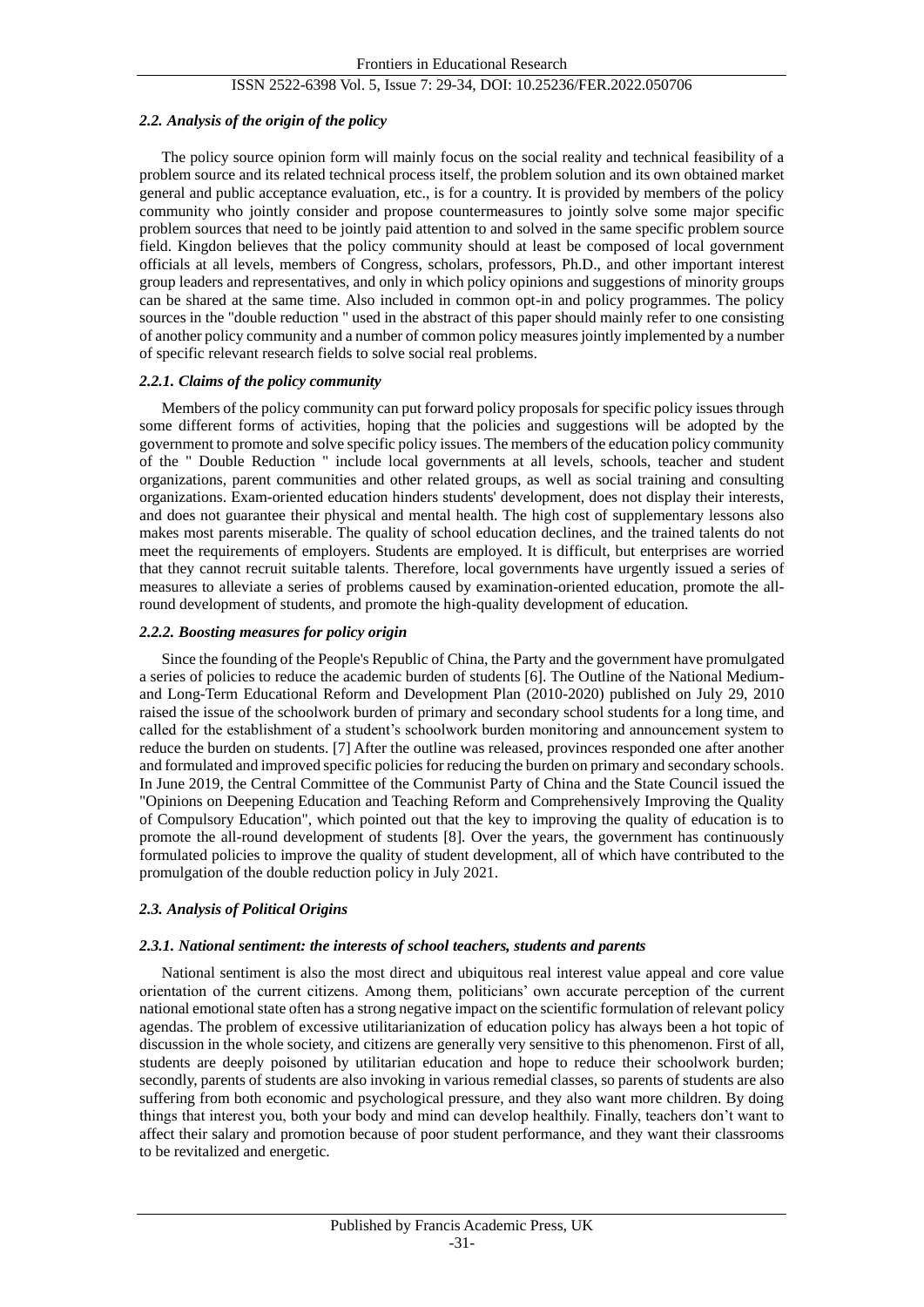#### *2.3.2. Political climate: demands to comprehensively improve the quality of compulsory education*

The political climate reflects the ideology of the ruling party, manifested in both leadership concerns and social support. First, leaders focus on focusing. In June 2019, the Central Committee of the Communist Party of China and the State Council issued the "Opinions on Deepening the Reform of Education and Teaching and Comprehensively Improving the Quality of Compulsory Education", which is a programmatic document for deepening the reform of education and teaching and comprehensively improving the quality of compulsory education in China in the new era, indicating the development of compulsory education. Direction [9]. One of the indicators of high-quality development is to allow students to develop in an all-round way and to free them from heavy schoolwork. Therefore, the double reduction policy is one of the ways to improve the quality of compulsory education. Second, social forces support. At present, various problems in my country's examination-oriented education have become prominent. The dissatisfaction with examination-oriented education from all walks of life is becoming more and more intense, and the voice for reforming the examination-oriented education system has become louder and louder. It has become a problem that cannot be underestimated in society.

#### **3. Opening of the "Policy Window" of "Double Reduction"**

From the above analysis, it can be seen that the multi-source theory has a good interpretation of the formulation process of public policy, and is generalizable for policy analysis. The multi-source theoretical policy analysis framework shows the source of problems, policy and politics in the formulation of double reduction policies and their interaction and change process. Working together, the three sources interact, ferment, and accumulate, gradually brewing breakthrough momentum. When the source of problems, the source of policy, and the source of politics converge at a certain node through a coupling mechanism, a key node or breakthrough opportunity will inevitably occur, and finally the window [10] of policy will be opened. The policy issue of "double reduction" will be put on the agenda.

#### **4. The deepening path of "double reduction"**

The three streams of problem, policy, and politics combine and converge and finally lead to the introduction of the "double reduction" policy. The official introduction and implementation of the "double reduction" policy has important practical significance for promoting the all-round development of students and improving the quality of education. Relevant policies have achieved certain results in reducing students' academic burden and off-campus training, but the existing system still has a lot of room for optimization.

#### *4.1. Implement quality education and deepen the innovative talent training mechanism, and take the road of high-quality education development*

Schools should also strive to create a democratic, relaxed and pleasant cultural education and development environment, adhere to the school 's " student-oriented " development of the school value concept, adhere to the goal of individualized education based on the comprehensive and coordinated development of students, and implement the deepening of quality education reform and further development. Deepen the working mechanism of educational innovation and talent training, and cultivate students ' practical ability to have free and active learning, free thinking, self-discovery and problemsolving. high-quality innovative talents. Teachers should give each student a bit of encouragement at ordinary times, encourage individual students to have the courage to raise theoretical questions to various authoritative theoretical viewpoints, give students more opportunities for " trial and error ", and encourage students to question and participate more in the learning process. Students discover their own positive factors and thus develop self-confidence. Schools should reform the traditional education model, form a strong innovative education atmosphere, and explore the mechanism of training diversified talents.

#### *4.2. Update the teaching form and increase the openness of the course content*

The compilation of teaching content must be as close as possible to the actual life of the current students, and it is best to integrate as much as possible with all the activities that are closely related to the actual life of society at home and abroad or that have recently occurred in our society. The content of vivid news cases can be integrated into this textbook , applied to the current practice and classroom and practice and teaching and environmental teaching, arousing teachers and students to a more real, direct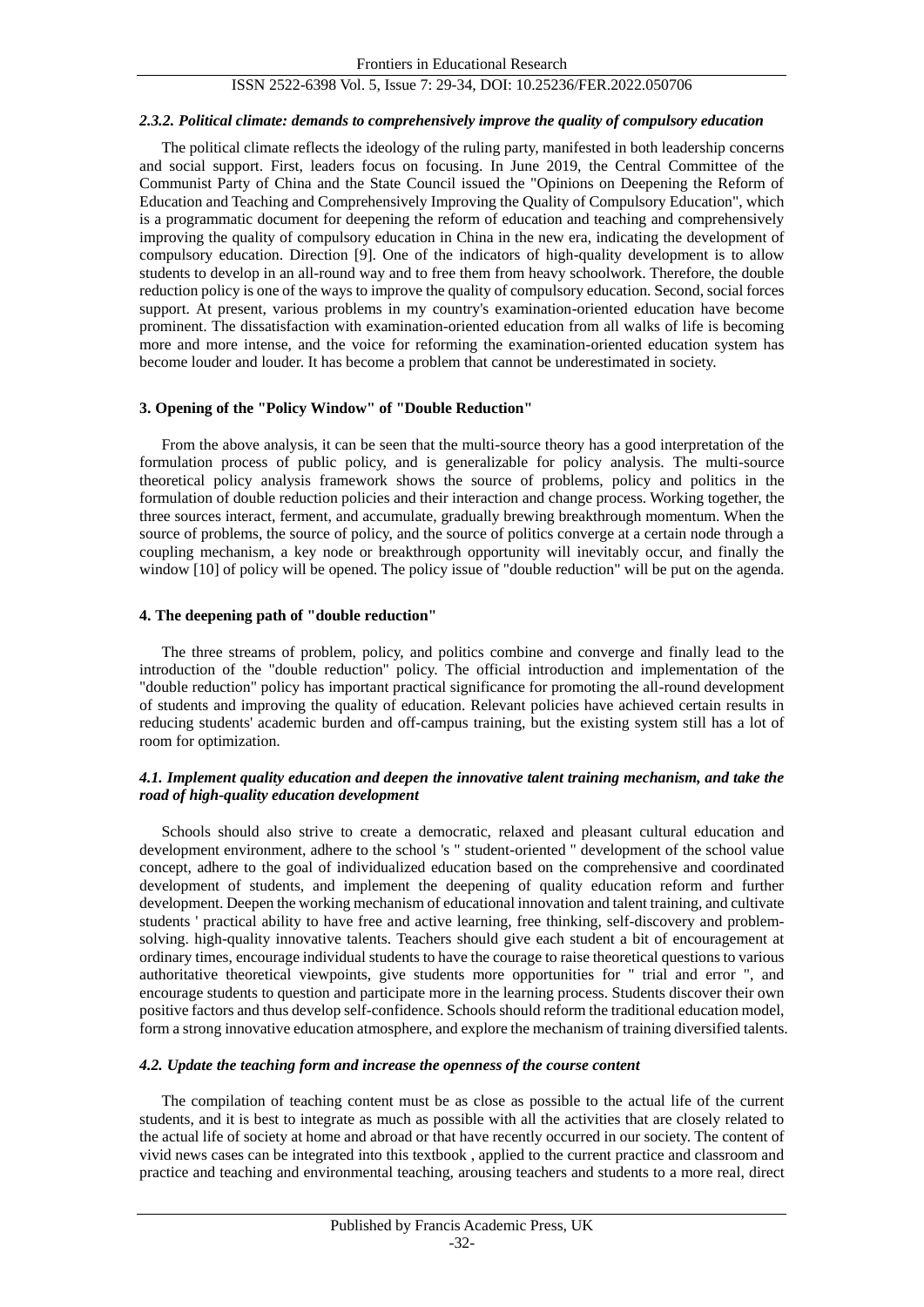and authentic feeling and understanding of all aspects of our students' life and work, and students After reading it by himself, he will feel that his learning is very lively and kind, so that we students can consciously pay attention to their own real life feelings and pay attention to the real social and environmental problems around us , and the enthusiasm for problem research will naturally be enhanced. Be more truly inspired. On the other hand, we must strive to arrange teaching assignments in a hierarchical, scientific, orderly, reasonable and efficient manner, and try our best to meet the needs of diverse learning and individualized development and growth of various levels of students. The form of learning content in the homework arrangement is mainly to pursue flexibility, vividness and variety of fun. Teachers should be able to arrange various lively forms of content and rich and diverse content and theme content according to the school's curriculum teaching content. All kinds of students' extracurricular homework fully stimulate the students' most vigorous enthusiasm for learning, curiosity and active learning ability, so that almost every student can achieve all-round development while enjoying the learning process.

#### *4.3. Vigorously develop vocational education to meet the diverse development needs of students*

In recent years, the state has successively promulgated and issued a series of supporting policy documents to vigorously support the healthy development of national vocational continuing education. It can be clearly seen that the state will vigorously develop continuing vocational education in recent years. The Office issued the "Opinions on Promoting the High-Quality Development of Modern Vocational Education" [11], reaffirming the importance of vocational education. Compared with ordinary primary and secondary education courses in society, vocational education should be based on the advanced vocational skills education that rapidly improves the skills of primary workers, and its educational goal should be to enable each vocational trainee to become competent for a certain level. The application-oriented specialized management talents in the management of industrial labor relations have strong practical pertinence and professionalism in order to better meet the objective needs of the combination of modern social occupational needs and future labor social supply and demand. Vocational education has opened up new horizons for students who are struggling to learn some subject courses but are good at a certain skill.

#### **Acknowledgement**

2021 Shanxi Postgraduate Science and Technology Innovation Project (No. 2021XSY008).

## **References**

*[1] State Council. Opinions on Further Reducing the Burden of Homework and Off-campus Training for Students in Compulsory Education [EB/OL] http://www.moe.gov.cn/jyb\_xxgk/moe\_1777/moe\_ 1778/202107/t20210724\_546576.html, 2021-7-24.*

*[2] John W. Kingdon. Agenda, Alternatives and Public Policy [M]. Beijing: Renmin University of China Press. 2004: 7.*

*[3] John W. Kingdon. Agenda, Alternatives and Public Policy [M]. Beijing: Renmin University of China Press. 2004: 120.*

*[4] Yang Guanqiong. Public Policy [M] Beijing: Beijing Normal University Press, 2017.*

*[5] Ye Lin, Li Yin. Multi-source Analysis of my country's Early Childhood Physical Education Policy Opening and Promotion of Policy Window [J]. Academic Research, 2020,(11):61-67.*

*[6] Wei Jianguo, Qin Yifan. 70 Years of my country's Primary and Secondary School Burden Reduction Policy: Review and Changes [J]. Education Theory and Practice, 2019,(39): 27-31.*

*[7] Ministry of Education. Outline of National Medium and Long-Term Education Reform and Development Plan (2010-2020) [EB/OL]. http://www.moe.gov.cn/srcsite/A01/s7048/201007/t20100729 \_171904.html, 2010- 7-29.*

*[8] State Council. Opinions on Deepening Education and Teaching Reform and Comprehensively Improving the Quality of Compulsory Education [EB/OL]. http://www.moe.gov.cn/jyb\_xxgk/moe\_1777/ moe\_1778/201907/t20190708\_389416.html, 2019-6-23.*

*[9] State Council. Opinions on Deepening Education and Teaching Reform and Comprehensively Improving the Quality of Compulsory Education [EB/OL]. http://www.moe.gov.cn/jyb\_xxgk/moe\_ 1777/moe\_1778/201907/t20190708\_389416.html, 2019-6-23.*

*[10] Qin Yu. You's Educational Quality Dilemma and Solutions for Small-scale Schools in Rural Areas [J]. Chinese Journal of Education, 2010(3):1-4.*